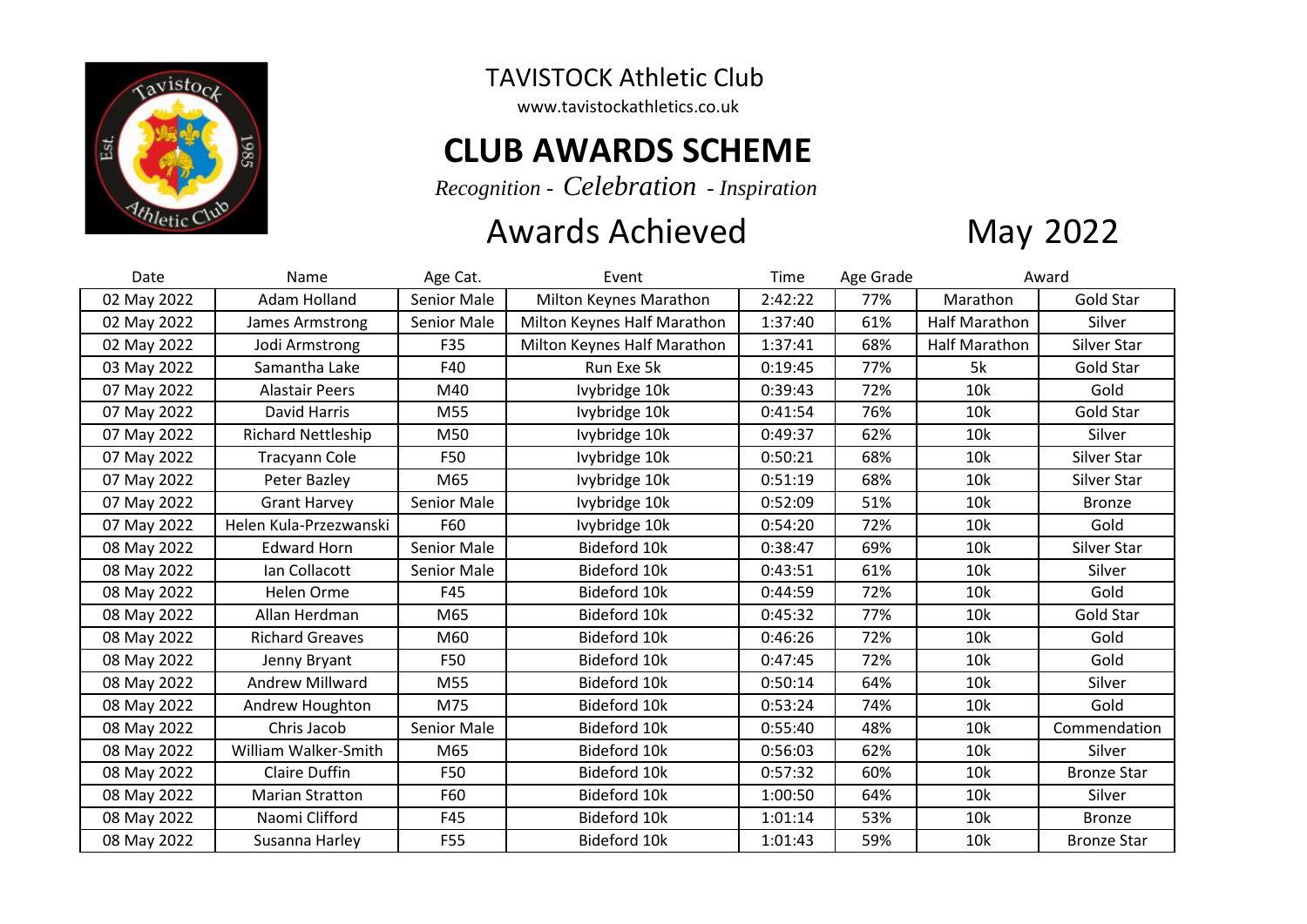| 08 May 2022 | Maarit Green              | F65           | Bideford 10k           | 1:03:38 | 66% | 10k      | Silver Star        |
|-------------|---------------------------|---------------|------------------------|---------|-----|----------|--------------------|
| 08 May 2022 | Annette Smith             | F65           | Bideford 10k           | 1:06:18 | 64% | 10k      | Silver             |
| 08 May 2022 | Paula Lawrence            | F45           | Bideford 10k           | 1:06:39 | 49% | 10k      | Commendation       |
| 08 May 2022 | Sarah Swinburne           | F45           | Bideford 10k           | 1:06:44 | 49% | 10k      | Commendation       |
| 08 May 2022 | Kitty Refson              | F65           | Bideford 10k           | 1:07:35 | 62% | 10k      | Silver             |
| 08 May 2022 | Ann Ruddock               | <b>F55</b>    | Bideford 10k           | 1:07:47 | 54% | 10k      | <b>Bronze</b>      |
| 08 May 2022 | Cynthia Squance           | F60           | Bideford 10k           | 1:10:53 | 55% | 10k      | <b>Bronze Star</b> |
| 08 May 2022 | <b>Gill Northey</b>       | F55           | Bideford 10k           | 1:13:22 | 50% | 10k      | Commendation       |
| 11 May 2022 | Charlotte Walker          | Senior Female | Armada 5k              | 0:19:24 | 76% | 5k       | Gold Star          |
| 11 May 2022 | Hannah Walker             | Senior Female | Armada 5k              | 0:22:51 | 65% | 5k       | Silver             |
| 11 May 2022 | Anna Kelly                | Senior Female | Armada 5k              | 0:26:34 | 56% | 5k       | <b>Bronze Star</b> |
| 11 May 2022 | Hazel Walker              | F50           | Armada 5k              | 0:29:14 | 57% | 5k       | <b>Bronze Star</b> |
| 16 May 2022 | Sam Larkham               | Senior Male   | <b>Exeter Marathon</b> | 2:49:49 | 74% | Marathon | Gold               |
| 16 May 2022 | Mark West                 | M50           | Copenhagen Marathon    | 3:08:30 | 74% | Marathon | Gold               |
| 21 May 2022 | <b>Ben Neale</b>          | Senior Male   | Tavy 5k                | 0:15:40 | 82% | 5k       | Diamond            |
| 21 May 2022 | Sam Larkham               | Senior Male   | Tavy 5k                | 0:16:32 | 78% | 5k       | Gold Star          |
| 21 May 2022 | Nikki Kelly               | Senior Female | Tavy 5k                | 0:18:08 | 82% | 5k       | Diamond            |
| 21 May 2022 | Lee McMeekin              | M45           | Tavy 5k                | 0:18:26 | 77% | 5k       | Gold Star          |
| 21 May 2022 | Charlotte Walker          | Senior Female | Tavy 5k                | 0:18:46 | 79% | 5k       | Gold Star          |
| 21 May 2022 | David Harris              | M55           | Tavy 5k                | 0:20:06 | 76% | 5k       | Gold Star          |
| 21 May 2022 | Helen Orme                | F45           | Tavy 5k                | 0:21:36 | 74% | 5k       | Gold               |
| 21 May 2022 | <b>Grant Harvey</b>       | Senior Male   | Tavy 5k                | 0:22:08 | 58% | 5k       | <b>Bronze Star</b> |
| 21 May 2022 | <b>Richard Nettleship</b> | M50           | Tavy 5k                | 0:22:54 | 64% | 5k       | Silver             |
| 21 May 2022 | Sarah Holland             | F45           | Tavy 5k                | 0:23:11 | 69% | 5k       | Silver Star        |
| 21 May 2022 | Andy Millward             | M55           | Tavy 5k                | 0:23:15 | 66% | 5k       | Silver Star        |
| 21 May 2022 | Nicole Heryet             | F50           | Tavy 5k                | 0:23:35 | 71% | 5k       | Gold               |
| 21 May 2022 | Peter Bazley              | M65           | Tavy 5k                | 0:24:34 | 68% | 5k       | Silver Star        |
| 21 May 2022 | Hazel Walker              | F50           | Tavy 5k                | 0:27:13 | 62% | 5k       | Silver             |
| 21 May 2022 | Sarah Prior               | F45           | Tavy 5k                | 0:27:24 | 58% | 5k       | <b>Bronze Star</b> |
| 21 May 2022 | <b>Holly Tasker</b>       | Senior Female | Tavy 5k                | 0:27:31 | 54% | 5k       | <b>Bronze</b>      |
| 21 May 2022 | Zac Tasker                | Senior Male   | Tavy 5k                | 0:28:31 | 45% | 5k       | Commendation       |
| 21 May 2022 | <b>Marian Stratton</b>    | F60           | Tavy 5k                | 0:28:34 | 67% | 5k       | Silver Star        |
| 21 May 2022 | Linda Millward            | F55           | Tavy 5k                | 0:29:11 | 61% | 5k       | Silver             |
| 21 May 2022 | Val Evans                 | F70           | Tavy 5k                | 0:29:38 | 75% | 5k       | Gold Star          |
| 21 May 2022 | <b>Richard Paine</b>      | M70           | Tavy 5k                | 0:30:24 | 58% | 5k       | <b>Bronze Star</b> |